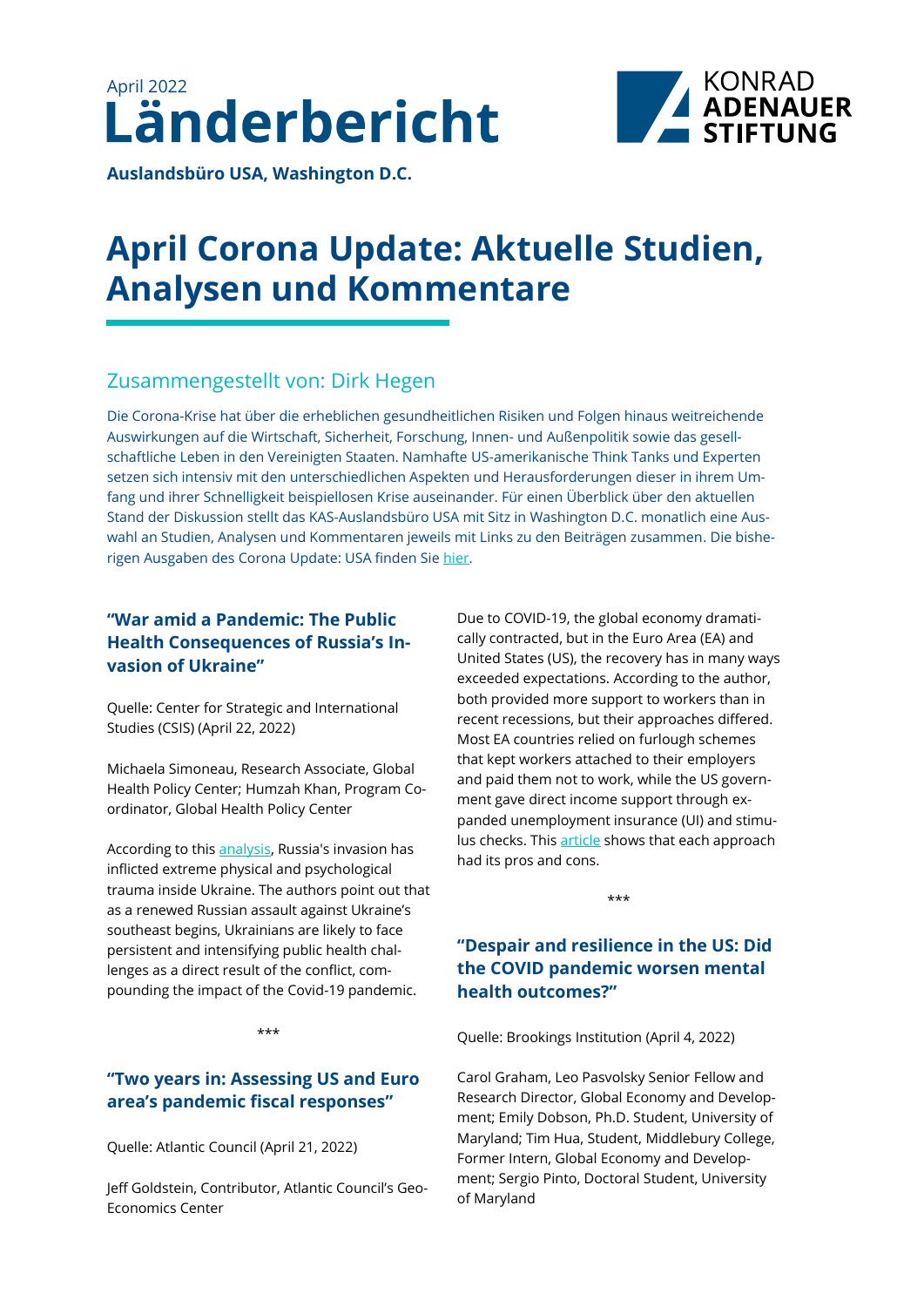2

This [report](https://www.brookings.edu/research/despair-and-resilience-in-the-us-did-the-covid-pandemic-worsen-mental-health-outcomes/) analyzes several data sets to explore trends in well- and ill-being before and after the onset of the COVID pandemic. According to the authors, two main findings stand out: (1) Researchers investigating mental health trends must be cautious about relying too heavily on a single dataset; (2) On some measures, high rates of depression and anxiety are correlated with high levels of suicide and OD years later. The authors conclude that once we have consistent data, identifying high levels of poor mental health may serve as an effective warning sign and enable communities to address needs before depression and anxiety result in a crisis of deaths of despair.

\*\*\*

# **"A Risk Assessment of National Critical Functions During COVID-19 - Challenges and Opportunities"**

Quelle: RAND Corporation (April 26, 2022)

Andrew Lauland, Senior International/Defense Researcher; Professor, Pardee RAND Graduate School; Benjamin Lee Preston, Director, Community Health and Environmental Policy Program; Senior Policy Researcher; Professor, Pardee RAND Graduate School; Aaron Strong, Economist; Professor, Pardee RAND Graduate School, et al.

This [report](https://www.rand.org/pubs/research_reports/RRA210-1.html) presents insights into best practices in risk assessment and challenges in the implementation of the National Critical Function (NCF ) risk assessment framework to characterize risk to critical infrastructure associated with the COVID-19 pandemic. The report also provides recommendations for improving the framework and suggestions for further characterization of NCFs' interdependence, vulnerability, and geographic variation that could improve risk assessment processes.

\*\*\*

**"A Conversation With Secretary Xavier Becerra"**

Quelle: Council on Foreign Relations (April 21, 2022)

#### Speaker:

Xavier Becerra, Secretary, U.S. Department of Health and Human Services Presider:

Tony Coles, Executive Chairman and Chief Executive Officer, Cerevel Therapeutics LLC; Member, Board of Directors, Council on Foreign Relations

During this [online conversation,](https://www.cfr.org/event/conversation-secretary-xavier-becerra-0) Secretary of Health and Human Services Xavier Becerra discusses the agency's global footprint, including how COVID-19 exposed systemic disparities in healthcare at home and abroad. The Secretary also highlights plans to prepare for future pandemics, and efforts to restore global partnerships.

\*\*\*

## **"What Happens When COVID-19 Emergency Declarations End? Implications for Coverage, Costs, and Access"**

Quelle: Kaiser Family Foundation (April 8, 2022)

Juliette Cubanski, Deputy Director for Program on Medicare Policy; Dr. Jen Kates, Senior Vice President, Director of Global Health & HIV Policy; Madeline Guth, Policy Analyst, Program on Medicaid and the Uninsured; et al.

According to this **issue brief**, questions are being raised about when to end the public health emergency declarations made by the federal government, with some advocating for their extension and others calling for their expiration. This brief provides an overview of the major health-related COVID-19 federal emergency declarations that have been made, summarizes the flexibilities triggered by each, and identifies the implications for their ending, in areas such as: coverage, costs, and payment for COVID-19 testing, treatments, and vaccines; Medicaid coverage, as well as federal match rates and telehealth.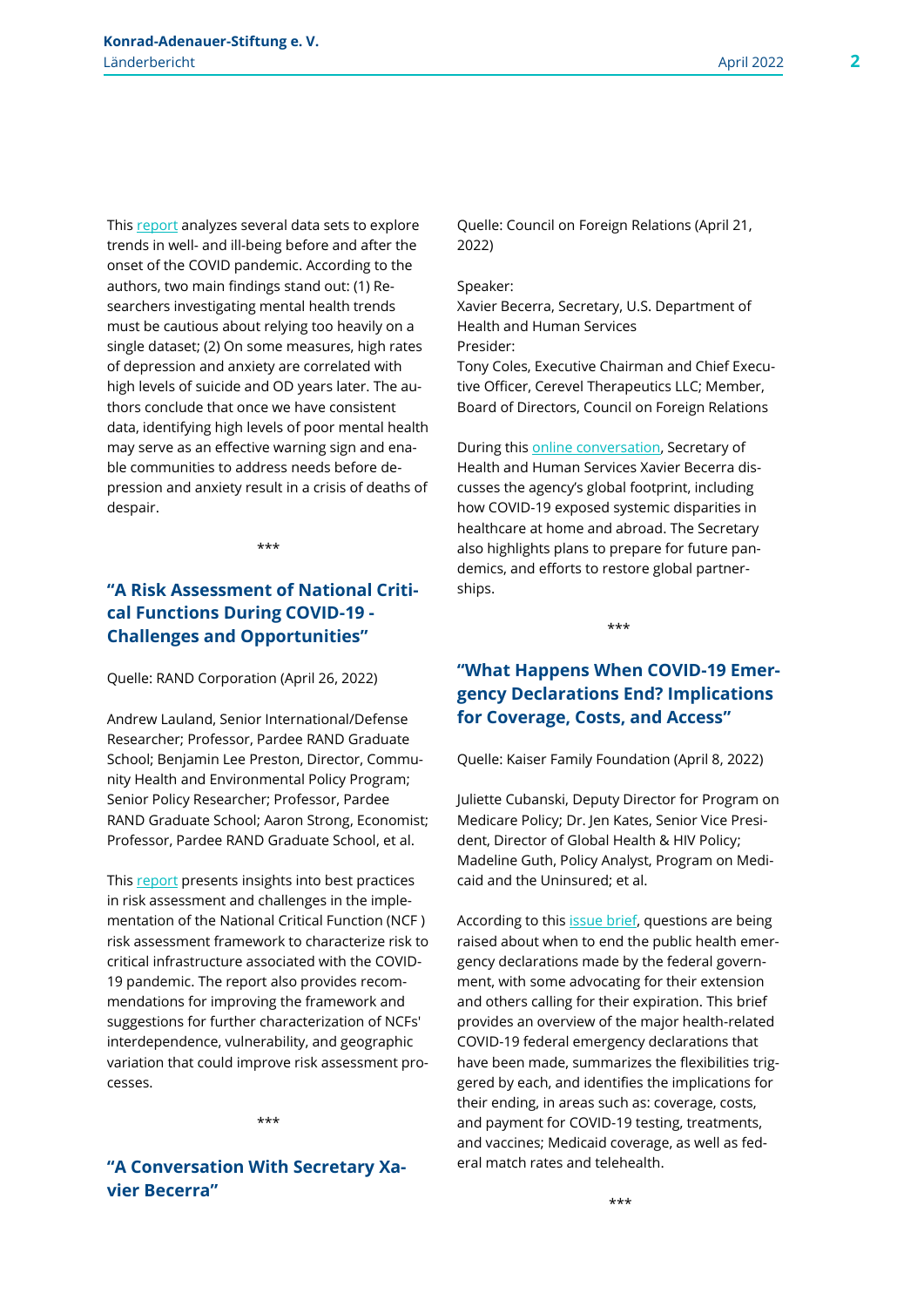3

### **"A Final Report Card on the States' Response to COVID-19"**

Quelle: National Bureau of Economic Research (April 2022)

Phil Kerpen, Committee to Unleash Prosperity; Stephen Moore, The Heritage Foundation; Casey B. Mulligan, Research Associate, University of Chicago

This [study](https://www.nber.org/papers/w29928) is a report card of how pandemic health, economy, and policy varied across the 50 states and the District of Columbia. It shows that two years ago COVID-19 spread to the United States and the 50 states made many of their own pandemic policy choices to mitigate the damage from the virus. States learned from one another over time about what policies worked most and least effectively in terms of containing the virus while minimizing the negative effects of lockdown strategies on businesses and children.

**"COVID-19 Pandemic Pinches Finances of America's Lower- and Middle-Income Families - Nearly one-in-five middle-income families report receiving unemployment benefits in 2020"**

\*\*\*

Quelle: Pew Research Center (April 20, 2022)

Rakesh Kochhar, Senior Researcher; Stella Sechopoulos, Research Assistant

This [report](https://www.pewresearch.org/social-trends/2022/04/20/covid-19-pandemic-pinches-finances-of-americas-lower-and-middle-income-families/) focuses on the impact of the pandemic on the financial wellbeing of households in the lower-, middle- and upper-income tiers, with comparisons to the Great Recession era. The analysis relies on the Annual Social and Economic Supplement (ASEC) of the Current Population Survey (CPS), conducted by the U.S. Census Bureau in March of each year. The research shows that the financial hardships caused by the COVID-19 recession in the U.S. were endured mostly by lower- and middle-income families. From 2019 to

2020, the median income of lower-income households decreased by 3.0% and the median income of middle-income households fell by 2.1%.

\*\*\*

# **"Preventing Disruptions to Coverage and Care After the Public Health Emergency - Actions for States and the Federal Government"**

Quelle: Center for American Progress (April 4, 2022)

Natasha Murphy, Director, Health Policy; Nicole Rapfogel, Research Associate

According to this [article,](https://www.americanprogress.org/article/preventing-disruptions-to-coverage-and-care-after-the-public-health-emergency/) the end of the federal public health emergency does not have to mark the end of expanded access to health coverage and care. State and federal officials can implement a range of policies and strategies to prevent Medicaid coverage losses and preserve access to COVID-19 testing, treatment, and vaccines.

\*\*\*

# **"COVID-19 Vaccine Uptake and Intentions Following US Food and Drug Administration Approval of the Pfizer-BioNTech COVID-19 Vaccine"**

Quelle: RAND Corporation (April 11, 2022)

Aaron M. Scherer, PhD, Department of Internal Medicine, University of Iowa, Iowa City; Andrew M. Parker, PhD, RAND Corporation, Pittsburgh, Pennsylvania; Courtney A. Gidengil, MD, MPH, RAND Corporation, Pittsburgh, Pennsylvania; Division of Infectious Diseases, Boston Children's Hospital and Harvard Medical School, Boston, Massachusetts

According to this [research,](https://jamanetwork.com/journals/jamainternalmedicine/fullarticle/2791074) despite the availability of safe and effective COVID-19 vaccines, 25% of American adults remained partially vaccinated or unvaccinated against COVID-19 at the beginning